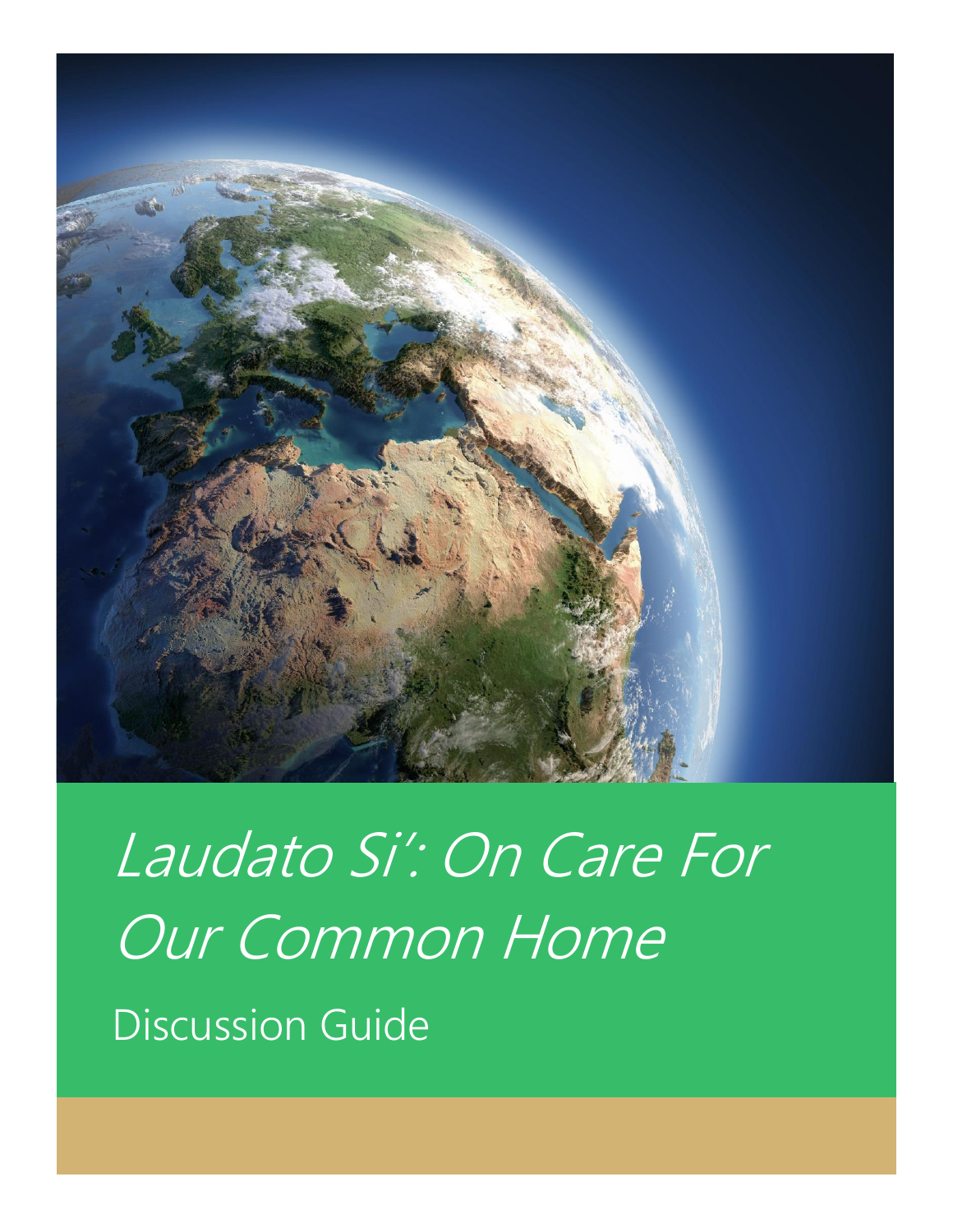### TABLE OF CONTENTS:

**[Overview](#page-2-0) [Materials](#page-2-1)** [Room Set-up](#page-2-2) [Meeting Outline](#page-2-3) Discussion Questions [Our Common Home](#page-6-0) [A Moral and Spiritual Issue](#page-6-1) [We are Not God](#page-7-0) [Integral Ecology](#page-7-1) [Care for Persons in Poverty](#page-8-0) [Creating a Culture of Solidarity, Encounter and Relationship](#page-8-1) [Climate Change](#page-9-0) [Protecting Human Life](#page-9-1) [Global Solidarity](#page-10-0) [Eucharist and Creation](#page-10-1) Time to Act—[as Individuals and Communities](#page-11-0) A Time to Act – [Civil and Political Leaders](#page-11-1) [A Reason to Hope](#page-12-0) [Social Encyclical Primer](#page-13-0) [Taking Action](#page-15-0) [Additional Resources](#page-15-0)

Copyright © 2015, United States Conference of Catholic Bishops. All rights reserved. This text may be reproduced in whole or in part without alteration for nonprofit educational use, provided such reprints are not sold and include this notice.

All quotes from Popes and Vatican sources, copyright © Libreria Editrice Vaticana (LEV), Vatican City. All rights reserved.

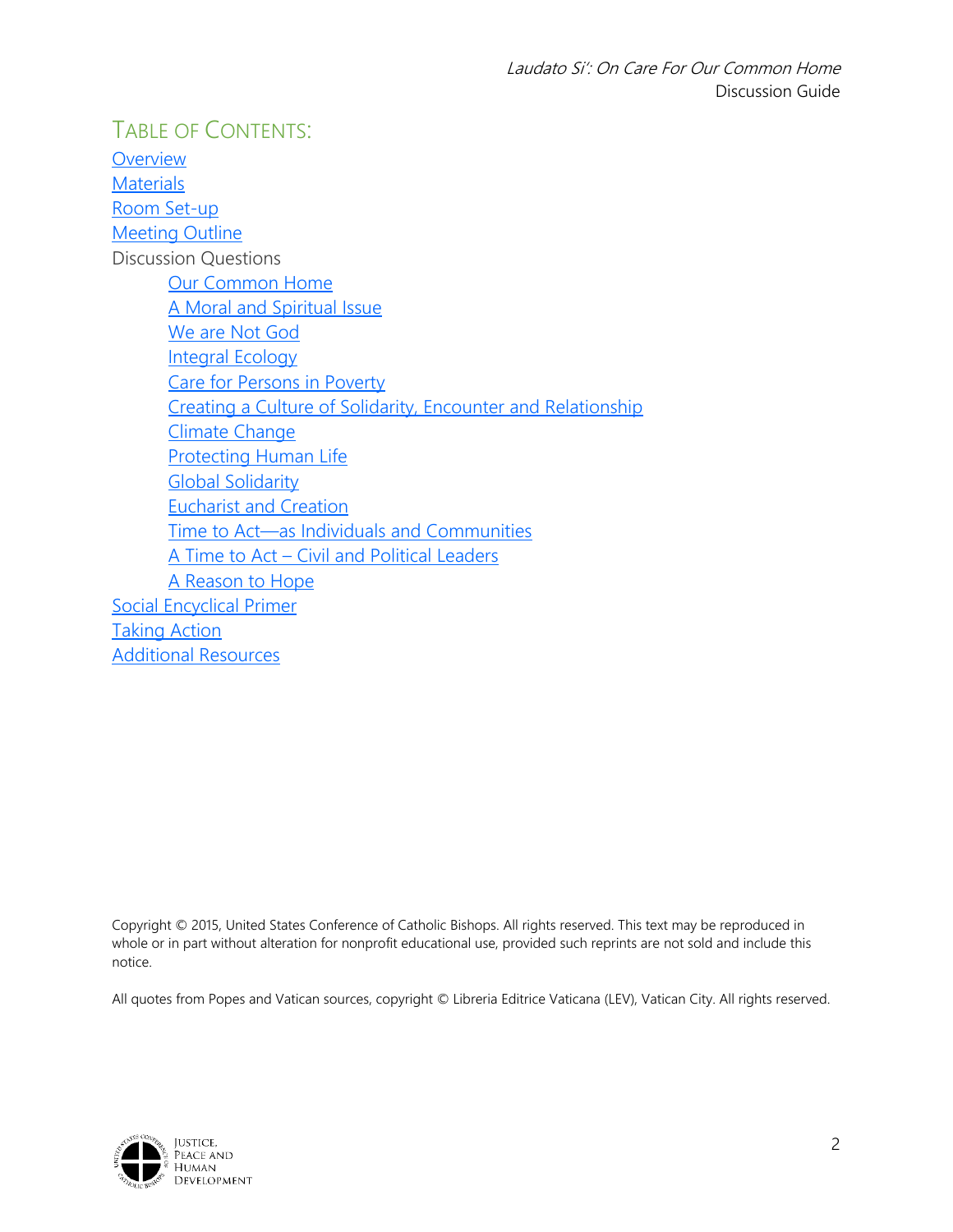### <span id="page-2-0"></span>**OVERVIEW**

This discussion guide, for use with Pope Francis' encyclical Laudato Si', can help small groups explore and dialogue with this important document. The guide includes materials for prayer, reflection and discussion, as well as ideas to help Catholics respond to Pope Francis' message. The discussion section of the guide includes quotes and discussion questions on a variety of themes highlighted in Laudato Si'. The facilitator should decide in advance which topics will be covered during this session. Given the number of rich themes on which Pope Francis focuses in Laudato Si', you may wish to spread the topics among several sessions.

### <span id="page-2-1"></span>**MATERIALS**

At least a week in advance, make the following materials available to participants:

- A full copy of Pope Francis' encyclical *Laudato Si'*. You can order copies of the encyclical from [http://store.usccb.org/,](http://store.usccb.org/) or get the text of the encyclical online at [www.vatican.va.](http://www.vatican.va/)
- The "Social Encyclical Primer" handout, included with this facilitator's guide

Bring to the session (or make available electronically):

- A few extra copies of the encyclical
- Copies of the "Social Encyclical Primer" handout
- Copies of the "Action Ideas" handout

### <span id="page-2-2"></span>ROOM SET-UP

Arrange the chairs in a circle and set up a prayer space with an open Bible on a low table in the center of the circle.

Open the Bible to Genesis 1.

### <span id="page-2-3"></span>MEETING OUTLINE

#### I. Introductions – 5 minutes

Invite everyone to briefly introduce himself or herself, and to share why he or she came. Keep the introductions brief.

# II. Opening Prayer & Introductory Reflections – 5 minutes

Invite everyone to place herself or himself in the presence of God.

Reader: Read the Story of Creation in Genesis 1:1 – 2:3. Pause for silent reflection on the Word of God for about 20 seconds.

Leader: Together, we now pray the Canticle of the Creatures, from St. Francis of Assisi.

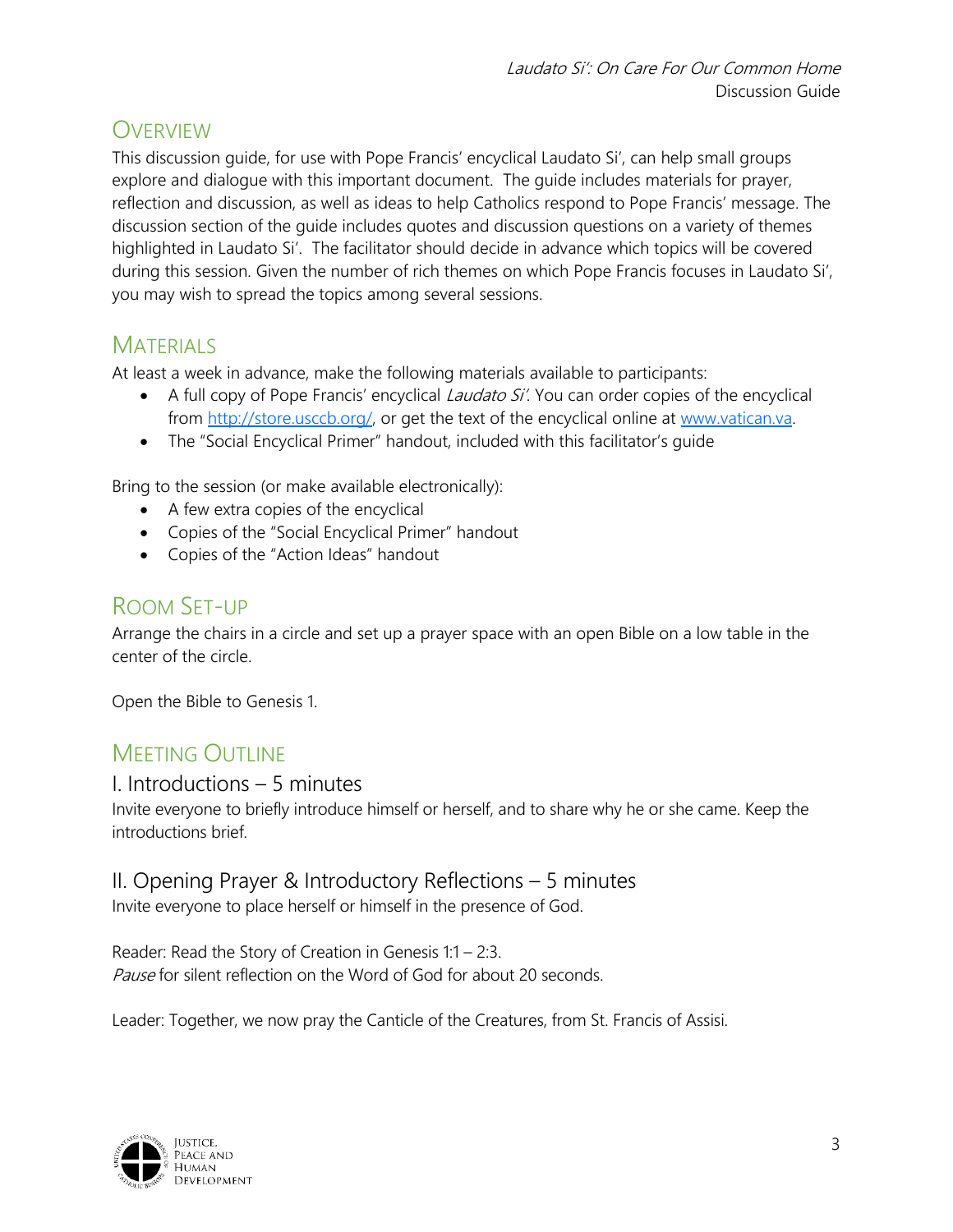All:

Praised be you, my Lord, with all your creatures, especially Sir Brother Sun, who is the day and through whom you give us light. And he is beautiful and radiant with great splendor; and bears a likeness of you, Most High. Praised be you, my Lord, through Sister Moon and the stars, in heaven you formed them clear and precious and beautiful. Praised be you, my Lord, through Brother Wind, and through the air, cloudy and serene, and every kind of weather through whom you give sustenance to your creatures. Praised be you, my Lord, through Sister Water, who is very useful and humble and precious and chaste. Praised be you, my Lord, through Brother Fire, through whom you light the night, and he is beautiful and playful and robust and strong.<sup>1</sup>

#### III. Background Information  $-5$  minutes

Welcome everyone and remind them that the purpose of the gathering is to reflect in faith on Pope Francis' encyclical, Laudato Si'. The title is taken from the first line of the encyclical, "Laudato Si', mi Signore," or "Praise be to you, my Lord." In the words of this beautiful canticle, Saint Francis of Assisi reminds us that our common home is like a sister with whom we share our life and a beautiful mother who opens her arms to embrace us.

An "encyclical" is a letter that is a teaching document by the Holy Father. A "social encyclical" applies the consistent, traditional moral teachings of the Church to the social and economic challenges of the current day. Use the "Social Encyclical Primer" handout to provide additional background information on social encyclicals, including a list of previous social encyclicals and the themes they addressed.

#### IV. Discussion – 30 minutes

Provide some guidelines for the discussion. Remind the participants that the purpose of the discussion is to explore our faith and how we are to live it out in the world, not to debate with one another. Some groups find it helpful to use the "mutual invitation" method to move the sharing along. Each participant shares his or her reflections to a question, and then invites another person who has not shared to do so. Be sure that everyone has an opportunity to respond to each question.

<sup>1</sup> ©1999 Franciscan Institute of St. Bonaventure University, St. Bonaventure, NY. Francis of Assisi : Early Documents – The Saint, Vol 1, pg 113-114, edited by Regis J. Armstrong, J.A. Wayne Hellmann, William J. Short published by New City Press, Hyde Park, NY. Used with permission.



 $\overline{a}$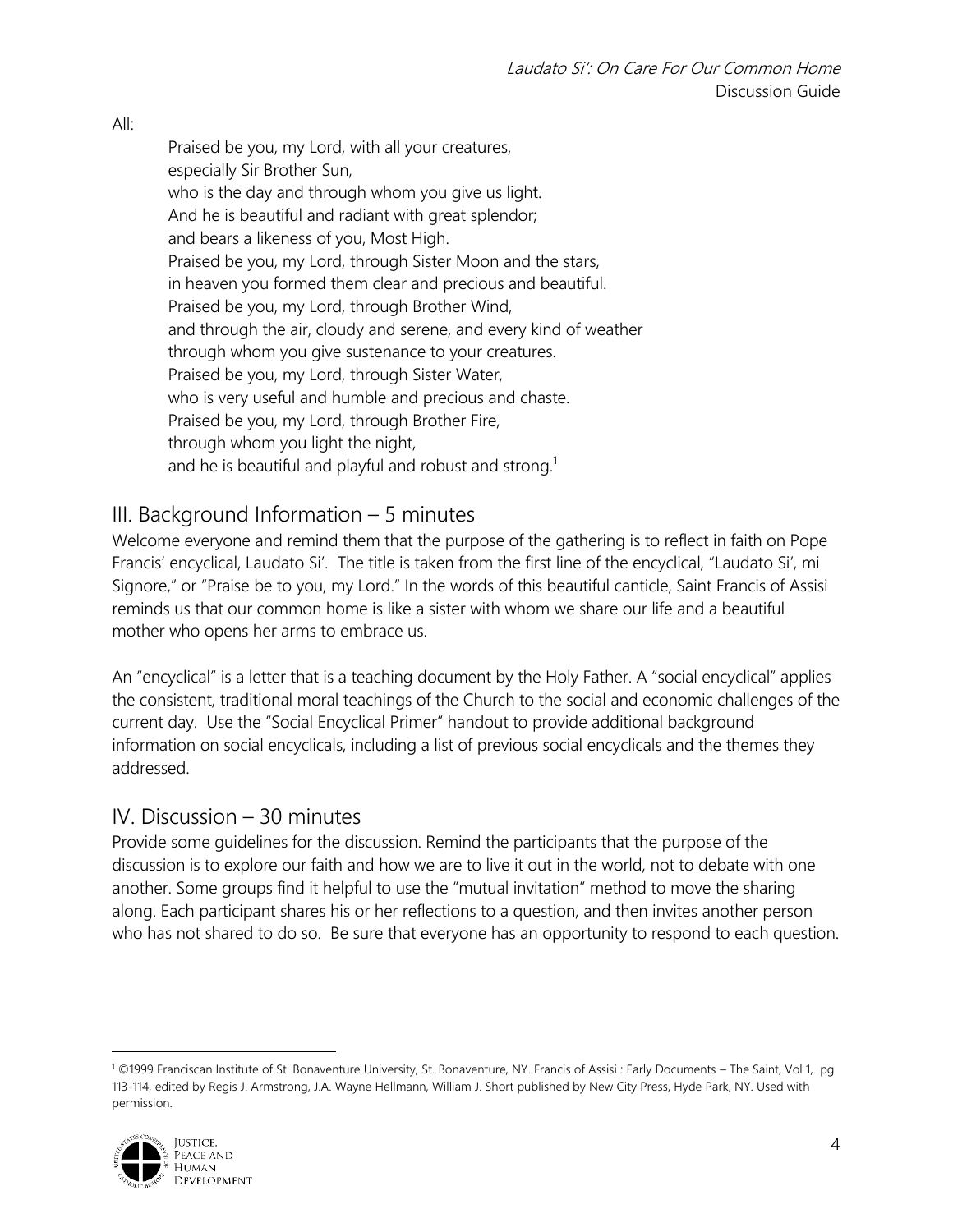To help create a positive space for faith sharing, ask the participants to observe these simple guidelines:

- **Listen carefully.**
- Use "I" statements. (Take responsibility for what you express. Do not speak for "them.")
- Help all to participate. (Do not dominate.)
- Stay on the topic and stay focused on Pope Francis' message.
- Be respectful and charitable at all times.

Use the discussion pages below.

#### V. Follow up Actions – 10 minutes

Review the handout on "Taking Action." Invite members of the group to discuss and share ways they can act on what they have learned as family members, workers, owners, consumers, and voters.

- Brainstorm what lifestyle changes you can make as an individual or family to reduce your own consumption in order to better protect God's creation.
- **Join the U.S. Catholic bishops to advocate for laws and policies that address environmental** problems, especially as they affect poor and vulnerable people [\(http://cqrcengage.com/catholicbishops/jphd\)](http://cqrcengage.com/catholicbishops/jphd).
- As a family, parish, school, or other community, take the St. Francis Pledge [\(CatholicClimateCovenant.org\)](http://www.catholicclimatecovenant.org/) to care for creation and persons in poverty.

### Closing Prayer – 5 minutes

Prayer Leader: Let us close by offering intentions based on today's reflections and conversation. In a moment, I will start us off with a couple of examples. I invite you to then add your own. After each intention, we will respond, "Lord, hear our prayer."

- We pray for the gift of awe and wonder, that we may recognize God's creation as gift, let us pray to the Lord...
- We pray for God's help to work together to protect our common home, let us pray to the Lord….

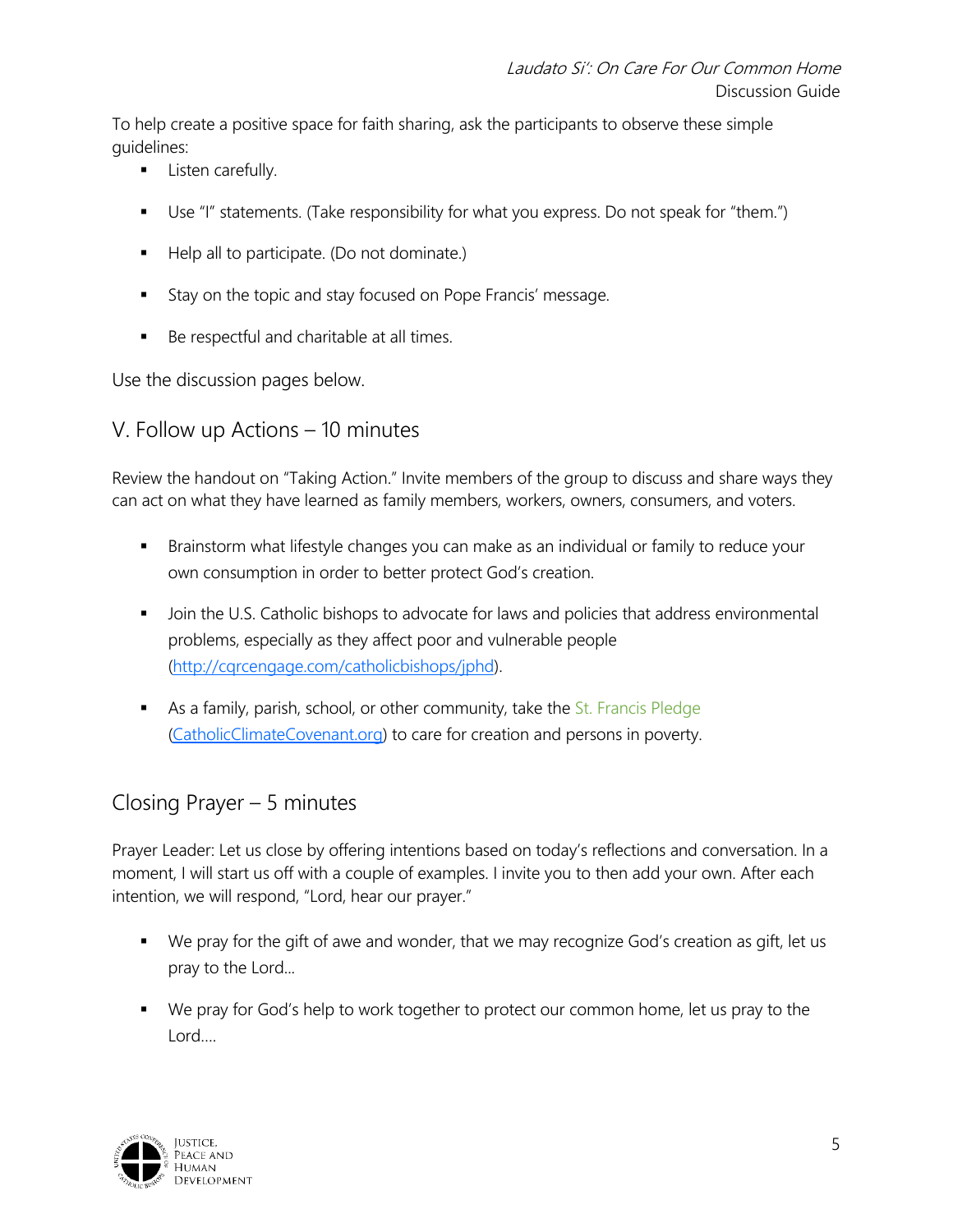After participants are done offering intentions, conclude with the following prayer from Laudato Si'.

A Christian prayer in union with creation

Father, we praise you with all your creatures. They came forth from your all-powerful hand; they are yours, filled with your presence and your tender love. Praise be to you!

Son of God, Jesus, through you all things were made. You were formed in the womb of Mary our Mother, you became part of this earth, and you gazed upon this world with human eyes. Today you are alive in every creature in your risen glory. Praise be to you!

Holy Spirit, by your light you guide this world towards the Father's love and accompany creation as it groans in travail. You also dwell in our hearts and you inspire us to do what is good. Praise be to you!

Triune Lord, wondrous community of infinite love, teach us to contemplate you in the beauty of the universe,

for all things speak of you. Awaken our praise and thankfulness for every being that you have made. Give us the grace to feel profoundly joined to everything that is.

God of love, show us our place in this world as channels of your love for all the creatures of this earth, for not one of them is forgotten in your sight. Enlighten those who possess power and money that they may avoid the sin of indifference, that they may love the common good, advance the weak, and care for this world in which we live.

The poor and the earth are crying out. O Lord, seize us with your power and light, help us to protect all life, to prepare for a better future, for the coming of your Kingdom of justice, peace, love and beauty. Praise be to you! Amen.

#### Dismissal or Fellowship

Thank the participants for sharing their reflections and wish them safe travel home. Or, you may wish to invite participants to share in refreshments and fellowship after the session. Some groups may want to close with sharing the sign of peace. If there will be future sessions, be sure to announce details about the next meeting.

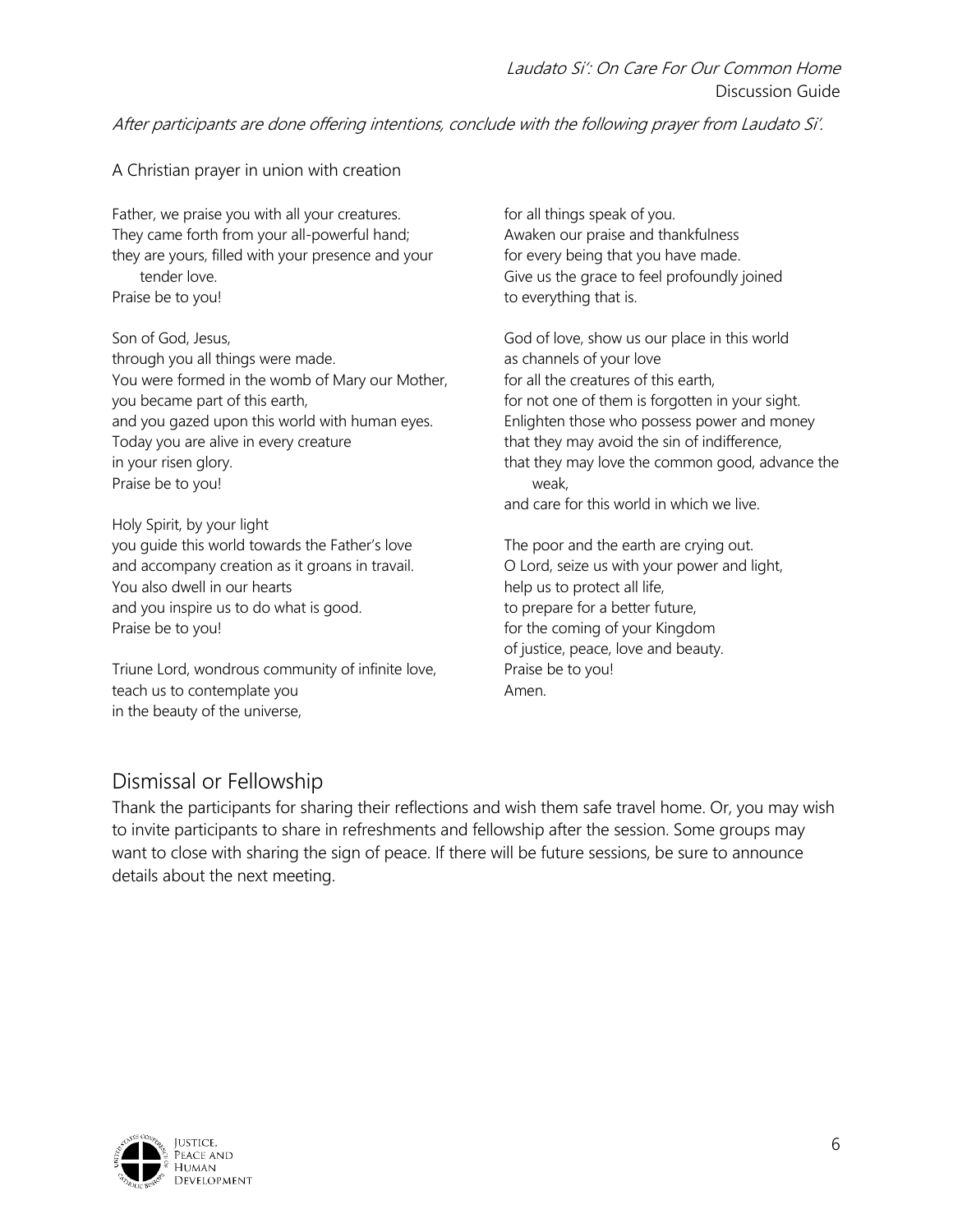### <span id="page-6-0"></span>OUR COMMON HOME

"I urgently appeal . . . for a new dialogue about how we are shaping the future of our planet. We need a conversation which includes everyone, since the environmental challenge we are undergoing, and its human roots, concern and affect us all." (no. 14)

"The climate is a common good, belonging to all and meant for all." (no. 23)

"The urgent challenge to protect our common home includes a concern to bring the whole human family together to seek a sustainable and integral development, for we know that things can change." (no. 13)

**Questions** 

- 1. Pope Francis calls for dialogue that includes "everyone." Who should be included in the conversation who may currently not be? With whom are Catholics called to dialogue about the future of our common home?
- 2. The climate belongs to all and is meant for all, yet a disproportionate amount of the earth's resources are consumed by the United States and other wealthy countries. What does Pope Francis propose must happen in order to address this?

### <span id="page-6-1"></span>A MORAL AND SPIRITUAL ISSUE

"The universe as a whole, in all its manifold relationships, shows forth the inexhaustible riches of God." (no. 86)

"Whether believers or not, we are agreed today that the earth is essentially a shared inheritance, whose fruits are meant to benefit everyone." (no. 93)

"Disregard for the duty to cultivate and maintain a proper relationship with my neighbor, for whose care and custody I am responsible, ruins my relationship with my own self, with others, with God and with the earth. When all these relationships are neglected, when justice no longer dwells in the land, the Bible tells us that life itself is endangered." (no. 70)

**Questions** 

- 1. What does nature teach us about the Creator? Has your own experience of the created world helped you to pray or communicate with God?
- 2. When we fail to care for creation, what impact does this have on our relationship with ourselves, others, God and the earth?
- 3. Reflecting on the Creation Story in Genesis 1:1-2:3, as well as other Scriptural passages that Pope Francis mentions in Chapter 1 of *Laudato Si'*, how does Scripture call us to care for God's creation?

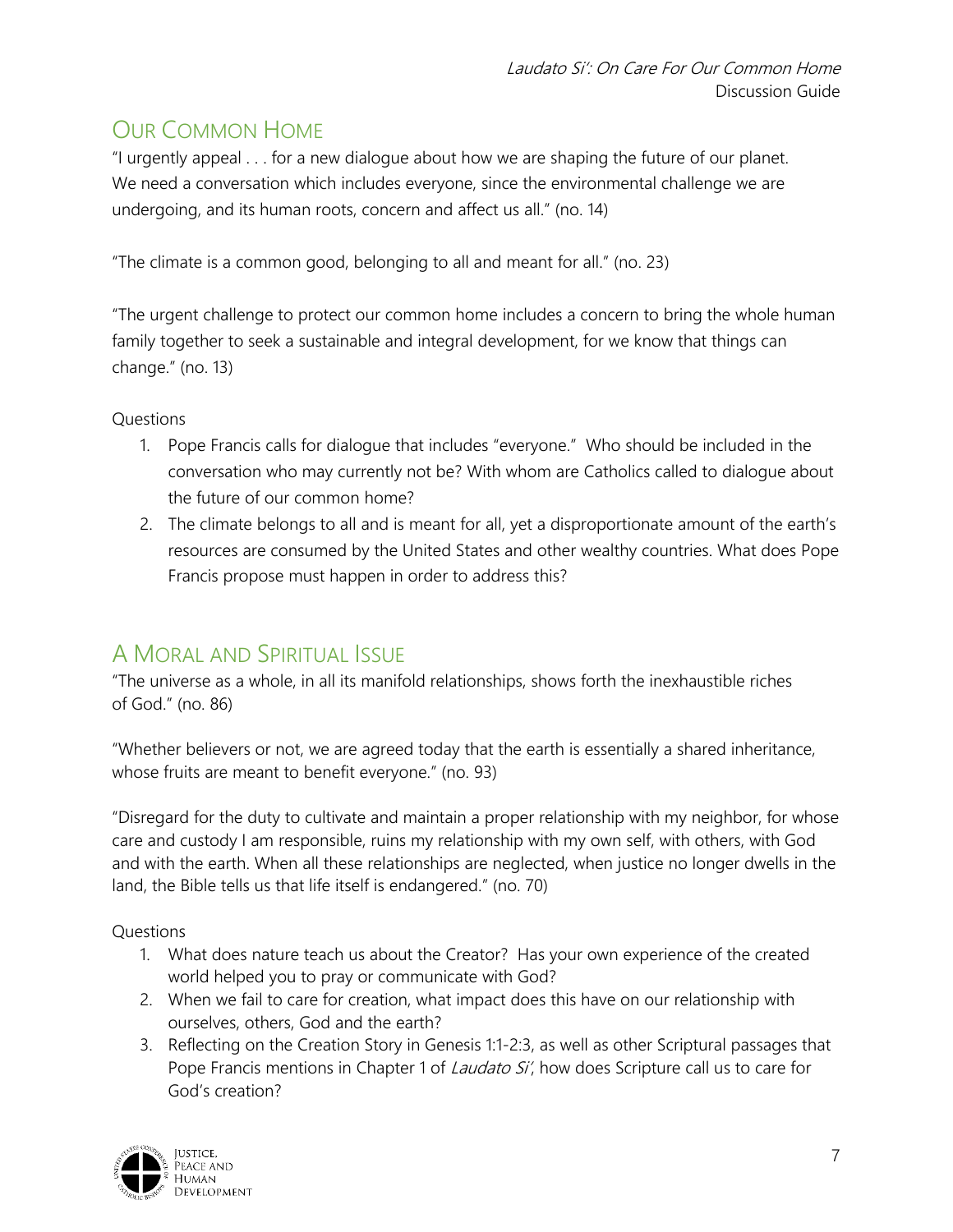4. Pope Francis addressed his encyclical to "all people" (no. 3). Why do you think he did this?

### <span id="page-7-0"></span>WE ARE NOT GOD

"We are not God. The earth was here before us and it has been given to us." (no. 67)

"When human beings place themselves at the center, they give absolute priority to immediate convenience and all else becomes relative. . . . It is also the mindset of those who say: Let us allow the invisible forces of the market to regulate the economy, and consider their impact on society and nature as collateral damage." (no. 122-123)

"A fragile world, entrusted by God to human care, challenges us to devise intelligent ways of directing, developing and limiting our power." (no. 78)

Questions

- 1. How has the incorrect vision of humans' role in the world that Pope Francis describes in the quotes above contributed to many of the problems Pope Francis named in chapter 1, such as pollution, climate change, access to safe, drinkable water, loss of biodiversity, and global inequality?
- 2. Read paragraphs 67-69 of *Laudato Si'*. How does Pope Francis' explanation of the correct interpretation of Gen. 1:28 (about humans having "dominion" over the earth) help clarify our role in caring for the earth?

### <span id="page-7-1"></span>INTEGRAL ECOLOGY

"Everything is connected. Concern for the environment thus needs to be joined to a sincere love for our fellow human beings and an unwavering commitment to resolving the problems of society." (no. 91)

"A true ecological approach *always* becomes a social approach; it must integrate questions of justice in debates on the environment, so as to hear both the cry of the earth and the cry of the poor. (no. 49)

"We are faced not with two separate crises, one environmental and the other social, but rather with one complex crisis which is both social and environmental. Strategies for a solution demand an integrated approach to combating poverty, restoring dignity to the excluded, and at the same time protecting nature." (no. 139)

**Questions** 

1. Integral ecology links care for people and care for God's creation. How is our concern for our fellow human beings connected to our concern for the environment?

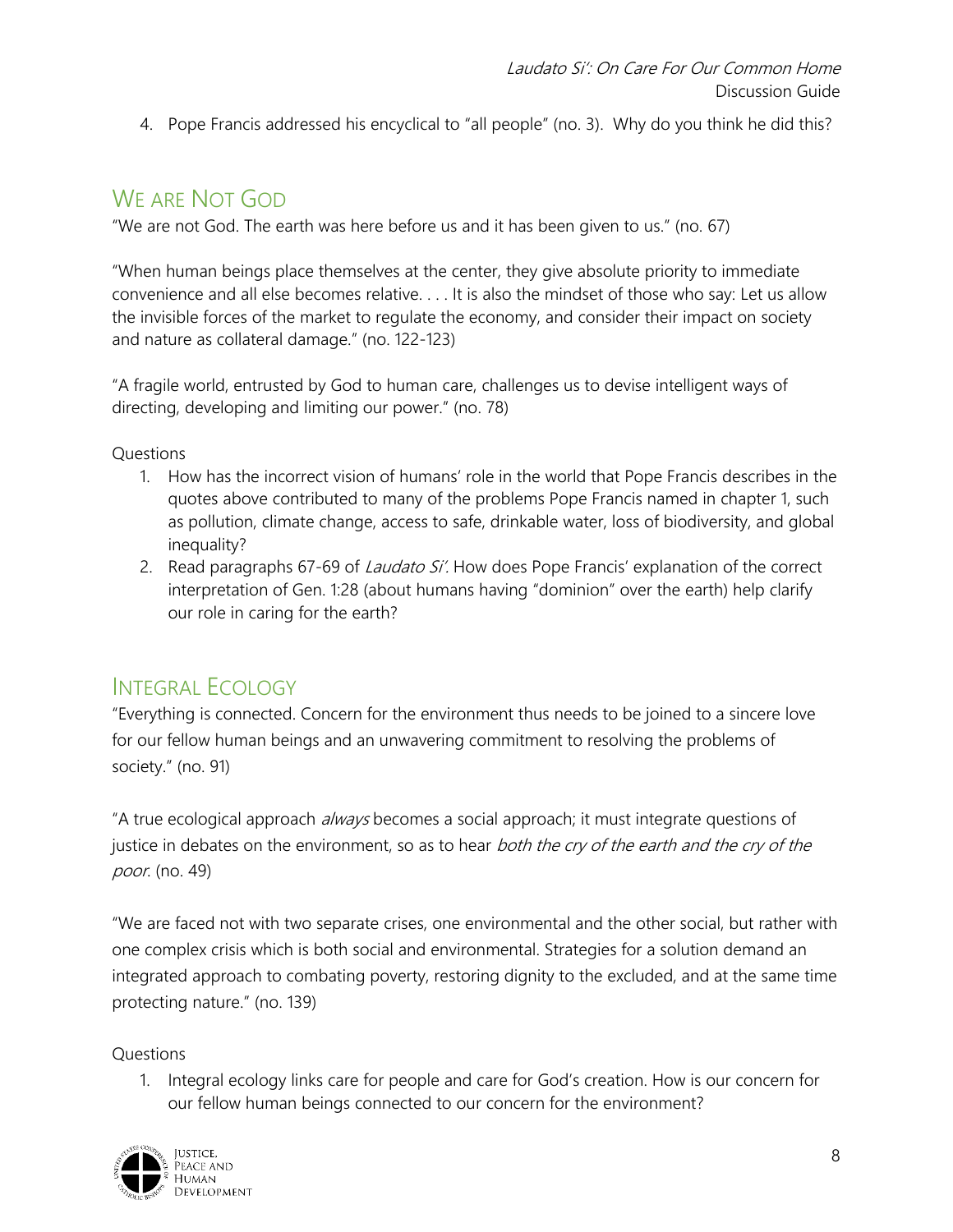2. Pope Francis encourages us to listen *both* to the cry of the earth *and* the cry of the poor (no. 49). What happens when we are attuned to only one or the other?

### <span id="page-8-0"></span>CARE FOR PERSONS IN POVERTY

"Many of the poor live in areas particularly affected by phenomena related to warming, and their means of subsistence are largely dependent on natural reserves and ecosystemic services such as agriculture, fishing and forestry. They have no other financial activities or resources which can enable them to adapt to climate change or to face natural disasters, and their access to social services and protection is very limited. For example, changes in climate, to which animals and plants cannot adapt, lead them to migrate; this in turn affects the livelihood of the poor, who are then forced to leave their homes, with great uncertainty for their future and that of their children. There has been a tragic rise in the number of migrants seeking to flee from the growing poverty caused by environmental degradation. . . . Our lack of response to these tragedies involving our brothers and sisters points to the loss of that sense of responsibility for our fellow men and women upon which all civil society is founded." (no. 25)

"The economy accepts every advance in technology with a view to profit, without concern for its potentially negative impact on human beings." (no. 109)

"A technological and economic development which does not leave in its wake a better world and an integrally higher quality of life cannot be considered progress." (no. 194)

**Questions** 

- 1. Re-read paragraphs 25 to 31 and 48 to 52 of *Laudato Si'*. How are persons in poverty—who contribute to it the least—often impacted the worst by environmental devastation?
- 2. Why and how does our faith call us to respond?

### <span id="page-8-1"></span>CREATING A CULTURE OF SOLIDARITY, ENCOUNTER AND RELATIONSHIP

"We need to strengthen the conviction that we are one single human family." (no. 52)

"When nature is viewed solely as a source of profit and gain, this has serious consequences for society. This vision of 'might is right' has engendered immense inequality, injustice and acts of violence against the majority of humanity, since resources end up in the hands of the first comer or the most powerful: the winner takes all. Completely at odds with this model are the ideals of harmony, justice, fraternity and peace as proposed by Jesus." (no. 82)

"An interdependent world not only makes us more conscious of the negative effects of certain lifestyles and models of production and consumption which affect us all; more importantly, it

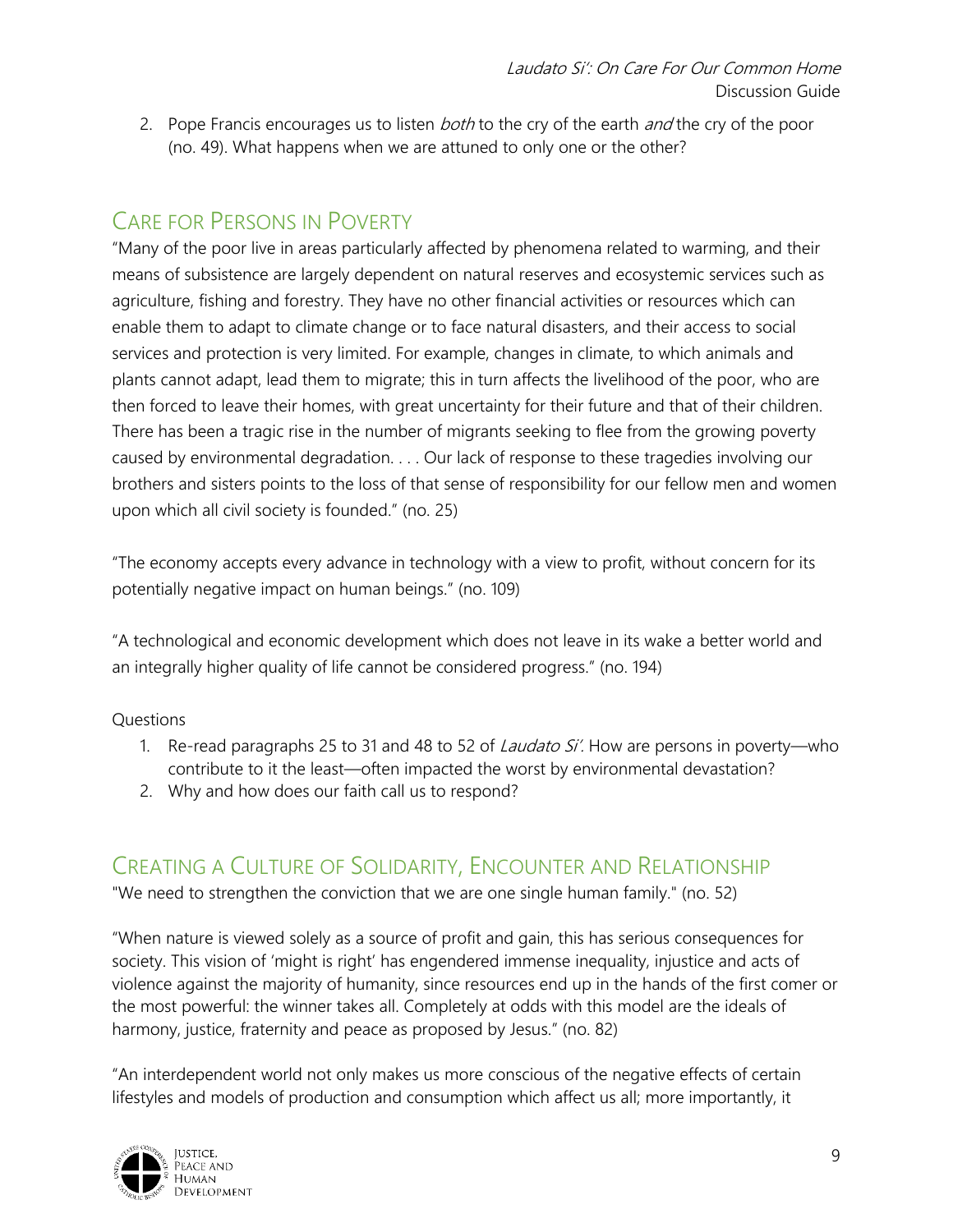motivates us to ensure that solutions are proposed from a global perspective, and not simply to defend the interests of a few countries." (no. 164)

**Questions** 

- 1. Reflecting on the above quote, and also on paragraphs 96 to 100 of *Laudato Si'*, how is the vision of "might is right" at odds with Jesus' life, witness and teaching?
- 2. What values should instead be reflected in our local, national and global relationships, and in our conversation around addressing environmental issues? What changes in attitudes, perspectives, and actions might these values lead to?
- 3. As Pope Francis points out, we live in an interdependent world. What is our responsibility to other members of the human family, given this interdependence?

# <span id="page-9-0"></span>CLIMATE CHANGE

"Climate change is a global problem with grave implications: environmental, social, economic, political and for the distribution of goods. It represents one of the principal challenges facing humanity in our day. Its worst impact will probably be felt by developing countries in coming decades." (no. 25)

"Humanity is called to recognize the need for changes of lifestyle, production and consumption, in order to combat this warming or at least the human causes which produce or aggravate it." (no. 23)

**Ouestions** 

- 1. What are you observing locally or in other parts of the country or world that causes you to think about climate change?
- 2. What changes can we make to our lifestyles, production and consumption to better care for one another and creation?

## <span id="page-9-1"></span>PROTECTING HUMAN LIFE

"Human beings too are creatures of this world, enjoying a right to life and happiness, and endowed with unique dignity. So we cannot fail to consider the effects on people's lives of environmental deterioration, current models of development and the throwaway culture." (no. 43)

"When we fail to acknowledge as part of reality the worth of a poor person, a human embryo, a person with disabilities – to offer just a few examples – it becomes difficult to hear the cry of nature itself; everything is connected." (no. 117)

"To blame population growth instead of extreme and selective consumerism on the part of some, is one way of refusing to face the issues. It is an attempt to legitimize the present model of distribution, where a minority believes that it has the right to consume in a way which can never be universalized." (no. 50)

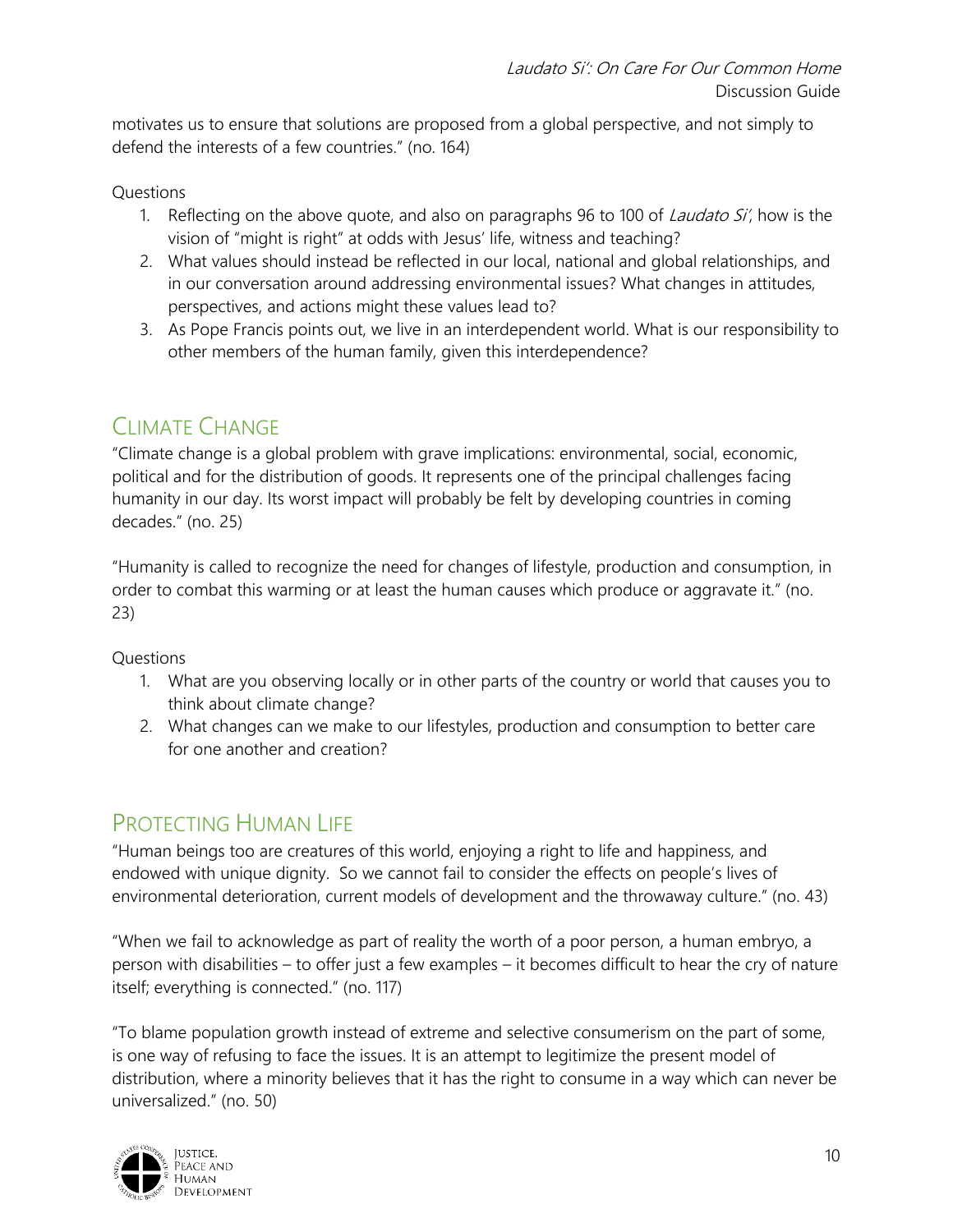**Questions** 

- 1. How can we work to protect all God's creatures, including those who live in poverty and the unborn?
- 2. What contributions does our unique Catholic perspective bring to the environmental movement?

## <span id="page-10-0"></span>GLOBAL SOLIDARITY

"In the present condition of global society, where injustices abound and growing numbers of people are deprived of basic human rights and considered expendable, the principle of the common good immediately becomes, logically and inevitably, a summons to solidarity and a preferential option for the poorest of our brothers and sisters." (no. 158)

"A global consensus is essential for confronting the deeper problems, which cannot be resolved by unilateral actions on the part of individual countries. Such a consensus could lead, for example, to planning a sustainable and diversified agriculture, developing renewable and less polluting forms of energy, encouraging a more efficient use of energy, promoting a better management of marine and forest resources, and ensuring universal access to drinking water." (no. 164)

"Enforceable international agreements are urgently needed. . . . Global regulatory norms are needed to impose obligations and prevent unacceptable actions, for example, when powerful companies dump contaminated waste or offshore polluting industries in other countries." (no. 173)

**Ouestions** 

- 1. Why does Pope Francis speak of the need for a "global consensus" to address environmental challenges effectively?
- 2. How is the United States called to fulfill our obligations in justice to those who are poor in developing countries?

### <span id="page-10-1"></span>EUCHARIST AND CREATION

"The Eucharist joins heaven and earth; it embraces and penetrates all creation. The world which came forth from God's hands returns to him in blessed and undivided adoration: in the bread of the Eucharist, 'creation is projected towards divinization, towards the holy wedding feast, towards unification with the Creator himself'.<sup>2</sup> Thus, the Eucharist is also a source of light and motivation for our concerns for the environment, directing us to be stewards of all creation." (no. 236)

"Christian spirituality proposes an alternative understanding of the quality of life, and encourages a prophetic and contemplative lifestyle, one capable of deep enjoyment free of the obsession with consumption." (no. 222)

 $\overline{a}$ <sup>2</sup> Benedict XVI, Homily for the Mass of Corpus Domini (15 June 2006): AAS 98 (2006), 513.

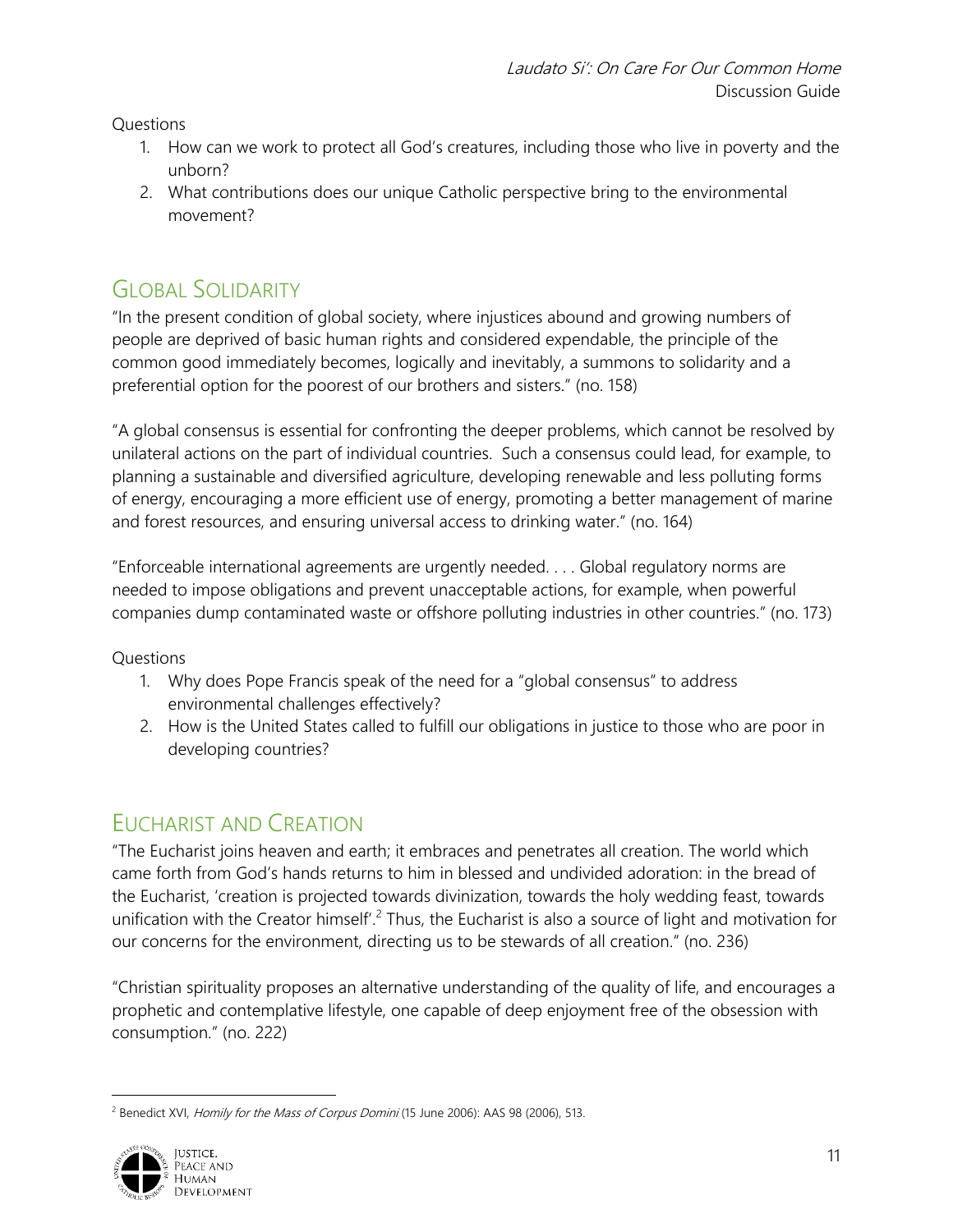**Questions** 

- 1. How does the Eucharist inspire and motivate our concern for the environment? How should Sunday worship impact weekday witness?
- 2. How does (or should) our Christian spirituality influence our lifestyles?

### <span id="page-11-0"></span>TIME TO ACT—AS INDIVIDUALS AND COMMUNITIES

"Believers themselves must constantly be challenged to live in a way consonant with their faith and not to contradict it by their actions." (no. 200)

"All Christian communities have an important role to play in ecological education." (no. 214)

"Local individuals and groups can make a real difference. They are able to instill a greater sense of responsibility, a strong sense of community, a readiness to protect others, a spirit of creativity and a deep love for the land." (no. 179)

**Questions** 

- 1. How are you individually called to participate in caring for God's creation?
- 2. How can we encourage a serious dialogue in the Catholic community—in our parishes, schools, colleges, universities and other settings—on the significant ethical dimensions of the environmental crisis?
- 3. What efforts are happening in our local community that individuals, families, and Catholic communities can participate in?

# <span id="page-11-1"></span>A TIME TO ACT – CIVIL AND POLITICAL LEADERS

"To take up these responsibilities and the costs they entail, politicians will inevitably clash with the mindset of short-term gain and results which dominates present-day economics and politics. But if they are courageous, they will attest to their God-given dignity and leave behind a testimony of selfless responsibility." (no. 181)

"Public pressure has to be exerted in order to bring about decisive political action. Society, through non-governmental organizations and intermediate groups, must put pressure on governments to develop more rigorous regulations, procedures and controls. Unless citizens control political power – national, regional and municipal – it will not be possible to control damage to the environment. Local legislation can be more effective, too, if agreements exist between neighboring communities to support the same environmental policies." (no. 179)

"What kind of world do we want to leave to those who come after us, to children who are now growing up?" (no. 160)

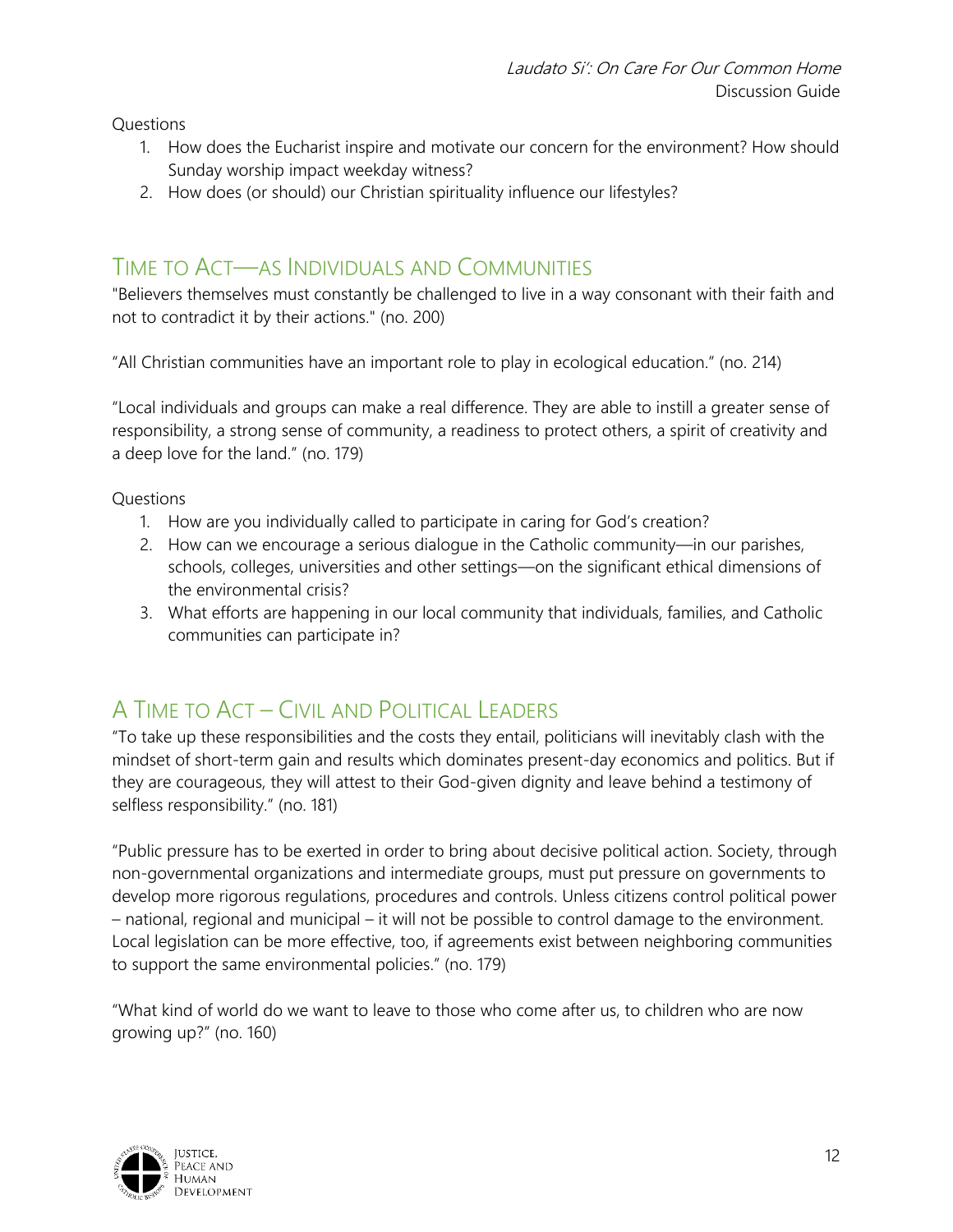**Questions** 

- 1. How can faith communities in the United States be involved in exerting pressure on leaders and governments, both locally and nationally, to be more responsible stewards of creation?
- 2. What ideas do you have to help civil and political leaders make decisions and policies that will benefit the generations to come, instead of only considering the short-term?

### <span id="page-12-0"></span>A REASON TO HOPE

"Inner peace is closely related to care for ecology and for the common good because, lived out authentically, it is reflected in a balanced lifestyle together with a capacity for wonder which takes us to a deeper understanding of life." (no. 225)

"The God who created the universe out of nothing can also intervene in this world and overcome every form of evil. Injustice is not invincible." (no. 74)

"We must not think that these efforts are not going to change the world." (no. 212)

**Questions** 

- 1. In the face of vast challenges, why does our faith call us to hope?
- 2. How can we live out God's vision for healed and renewed relationships with God, self, others and creation?

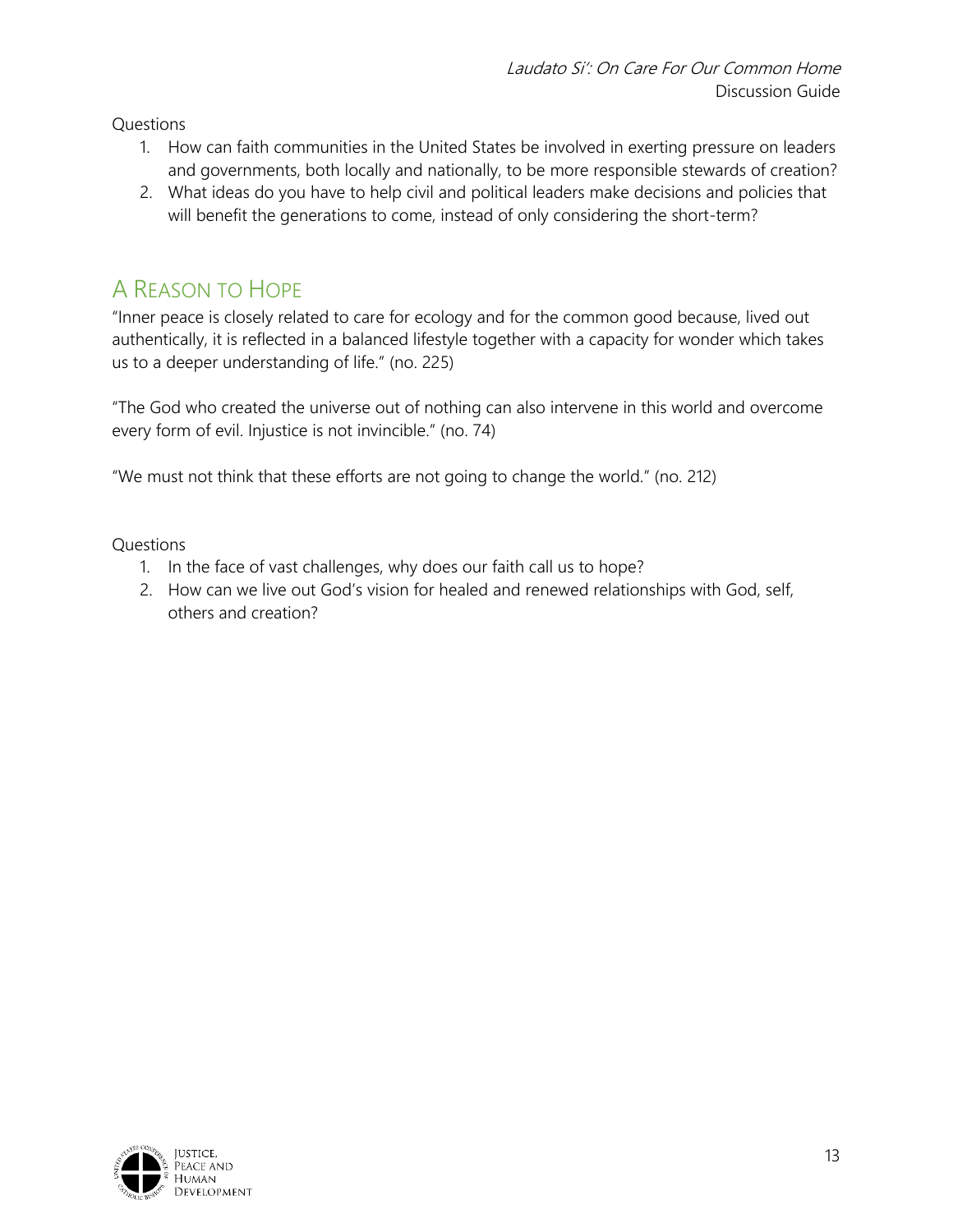### <span id="page-13-0"></span>SOCIAL ENCYCLICAL PRIMER

Pope Francis' encyclical letter *Laudato Si'* was released in June 2015. This encyclical, or teaching document, is the latest in a series of social encyclicals written by our popes over the last 125 years, as the Church sought to apply its moral principles and social teaching to emerging economic and social problems.

Jesus Christ is both divine and human. In his person, he embodies what it is to live a fully human life. He is the model of how we are called to live. His teaching has both personal and social implications. These social encyclicals shine the light of the Gospel of Christ and the Church's moral teaching on changing social circumstances, to provide guidance and support to Christians as we seek to live our faith in the world. In this way, the teaching is both very traditional and ever new.

Here are highlights from some of the encyclicals that are part of the Church's modern body of social teaching:

[Rerum Novarum](http://www.vatican.va/holy_father/leo_xiii/encyclicals/documents/hf_l-xiii_enc_15051891_rerum-novarum_en.html) (On the Condition of Labor) 1891, Pope Leo XIII – Essentially the beginning of modern Catholic social teaching, truly groundbreaking, and a foundational document for many subsequent encyclicals (see below). This encyclical addresses the plight of workers in the wake of the Industrial Revolution, touching on issues that include socialism, unbridled capitalism, a living wage, workers' rights, support for unions, and a rejection of class struggle. Pope Leo XIII first articulated the principles that underlie the preferential option for the poor.

[Quadragesimo Anno](http://www.vatican.va/holy_father/pius_xi/encyclicals/documents/hf_p-xi_enc_19310515_quadragesimo-anno_en.html) (On the Reconstruction of the Social Order) 1931, Pope Pius XI – Commemorating the 40<sup>th</sup> anniversary of *Rerum Novarum*, this encyclical offers an update on the state of labor and industrialization, and strong critiques of communism, unrestrained capitalism, class conflict, and inequalities. Pope Pius XI denounces the concentration of wealth and economic power, and calls for the reconstruction of the social order based on subsidiarity.

[Mater et Magistra](http://www.vatican.va/holy_father/john_xxiii/encyclicals/documents/hf_j-xxiii_enc_15051961_mater_en.html) (Christianity and Social Progress) 1961, St. John XXIII – Issued 70 years after Rerum Novarum, this encyclical looks to the Church as the "Mother and Teacher," calling the world to salvation and better social relationships. It looks at science and technology, noting their power to improve the human condition, but also to limit human freedoms, and calling on governments to safeguard human rights. St. John XXIII expressed concerns for the growing gap between rich and poor nations, for the plight of farmers and rural areas, and for the arms race. The encyclical calls on wealthier nations to help poorer ones.

[Pacem in Terris](http://www.vatican.va/holy_father/john_xxiii/encyclicals/documents/hf_j-xxiii_enc_11041963_pacem_en.html) (Peace on Earth) 1963, St. John XXIII – Issued only two months before the pope's death, this encyclical is the first to be directed to "all men of good will," instead of just to Catholics. In a response to the Cold War, the encyclical outlines necessary conditions for lasting world peace, looking at respect for human rights and disarmament. St. John XXIII calls for the development of a world authority to protect the universal common good, condemns the arms race, and supports efforts to build peace.

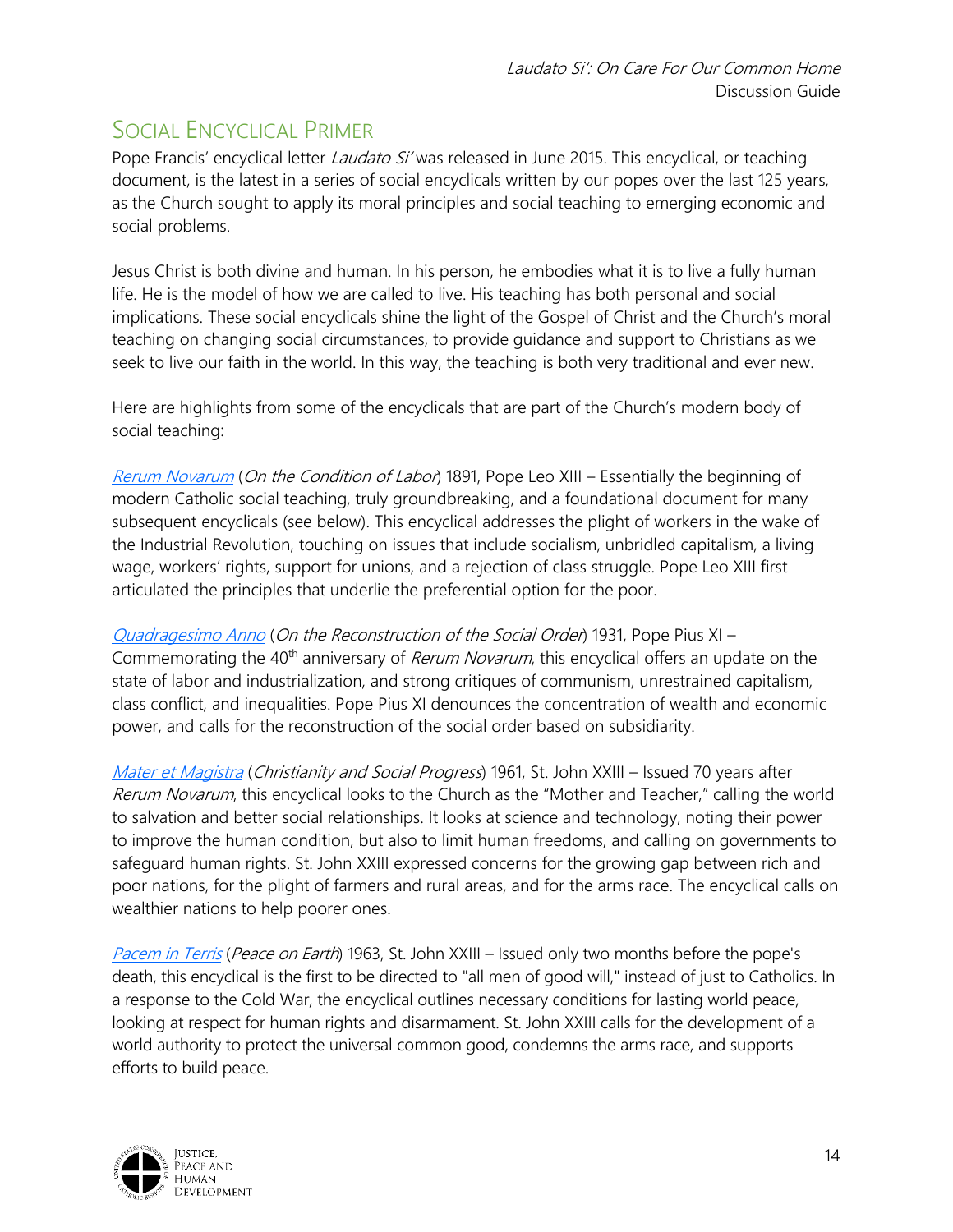[Populorum Progressio](http://www.vatican.va/holy_father/paul_vi/encyclicals/documents/hf_p-vi_enc_26031967_populorum_en.html) (On the Development of Peoples) 1967, Blessed Paul VI – This encyclical, which Pope Benedict XVI's new encyclical commemorates, examines the economy on a global level, and addresses the rights of workers to decent work, just wages, decent working conditions, and to form and join unions. Blessed Paul VI calls development the new name for peace, criticizes unjust economic structures that lead to inequality, and supports new international and social relationships.

[Laborem Exercens](http://www.vatican.va/edocs/ENG0217/_INDEX.HTM) (On Human Work) 1981, St. John Paul II – Issued to mark the 90th anniversary of Rerum Novarum, this encyclical once again emphasizes the dignity of work and the rights of workers, and the priority of labor over capital. St. John Paul II also addresses disabled workers, emigration, materialism, and the spirituality of work.

[Sollicitudo Rei Socialis](http://www.vatican.va/edocs/ENG0223/_INDEX.HTM) (On Social Concern) 1987, St. John Paul II – This encyclical honored Populorum Progressio on its 20<sup>th</sup> anniversary, offering solidarity as a central requirement of our faith and times. St. John Paul II critiques East-West blocs and other "structures of sin" that compromise the progress of poor nations, and calls for solidarity between rich and poor nations.

[Centesimus Annus](http://www.vatican.va/edocs/ENG0214/_INDEX.HTM) (The Hundredth Year) 1991, St. John Paul II – On the 100<sup>th</sup> anniversary of Rerum Novarum, St. John Paul II reflected on the current state of issues that Leo XIII had addressed in his day. It focuses on the moral dimensions of economic life, the advantages and limitations of the market, the role of business, and the responsibilities and limitations of government.

[Evangelium Vitae](http://www.vatican.va/edocs/ENG0141/_INDEX.HTM) (The Gospel of Life) 1995, St. John Paul II – An affirmation of the gift of human life and the need to protect it, this encyclical explored many threats to human life, including the evils of abortion, euthanasia, and the use of the death penalty. It called the Church to be "a people of life and for life."

[Deus Caritas Est](http://www.vatican.va/holy_father/benedict_xvi/encyclicals/documents/hf_ben-xvi_enc_20051225_deus-caritas-est_en.html) (God is Love) 2005, Pope Benedict XVI – Benedict's first encyclical emphasized the connections between love of God and love of neighbor. Pope Benedict XVI wrote the Church could no more neglect charity than it could Scripture or the sacraments. He located love of the poor at the center of Catholic life.

[Caritas In Veritate](http://www.vatican.va/holy_father/benedict_xvi/encyclicals/documents/hf_ben-xvi_enc_20090629_caritas-in-veritate_en.html) (Charity in Truth) 2009, Pope Benedict XVI – This encyclical followed up on the themes of Blessed Paul VI's Populorum Progressio. It dealt with the ethics of contemporary economics; poverty and development; global solidarity; charity, justice, and the common good; rights and duties; and care for creation, among other topics.

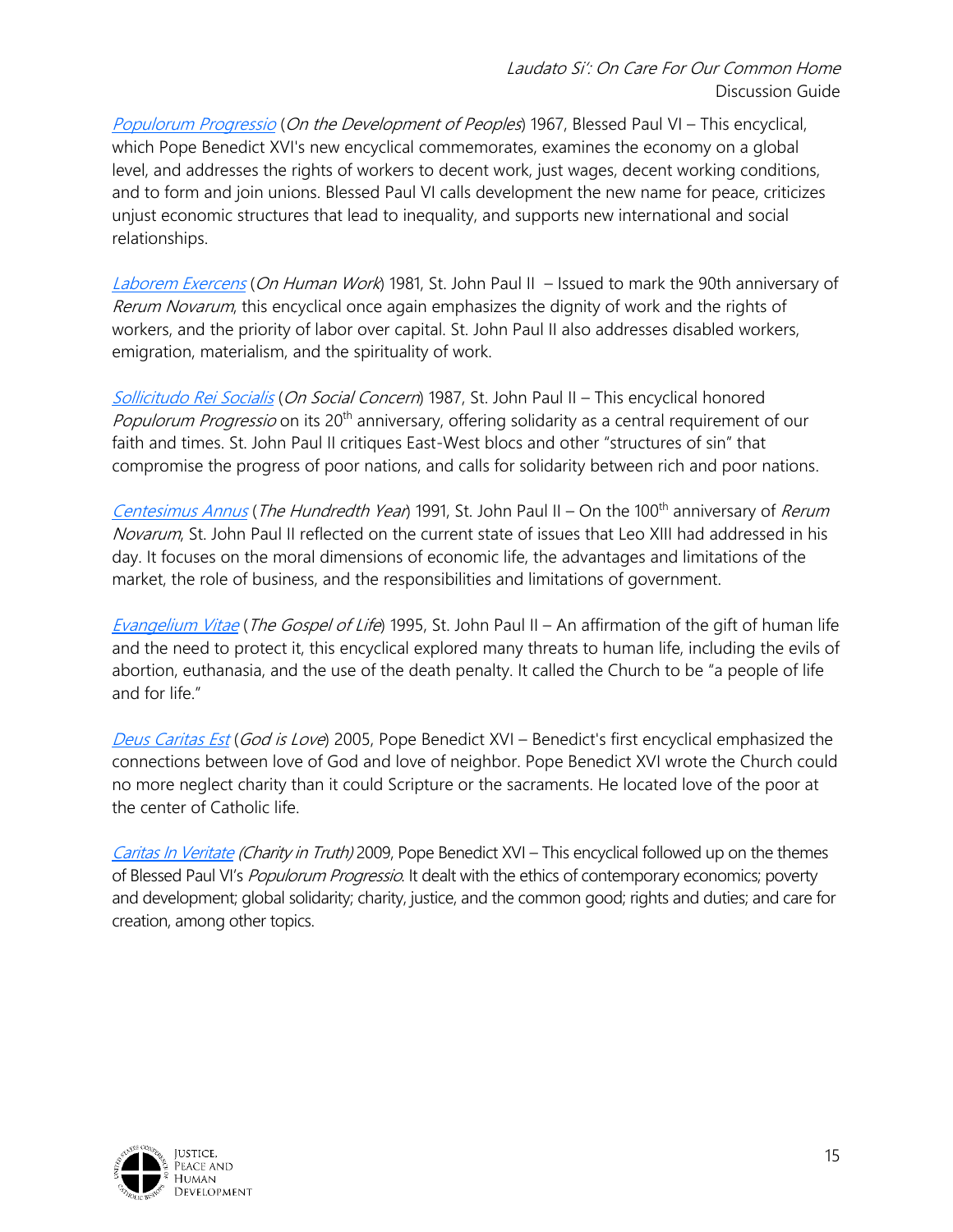# <span id="page-15-0"></span>TAKING ACTION

#### Taking Action at Home

Brainstorm what lifestyle changes you can make as an individual or family to reduce your own consumption in order to better protect God's creation. Here are some ideas based on those Pope Francis mentions in *Laudato Si'* (no. 211):

- 1. Use fewer paper and plastic products e.g. use a re-usable water bottle
- 2. Reduce water consumption e.g. take shorter showers, wash dishes by hand, etc.
- 3. Don't cook more than you will consume
- 4. Compost (instead of disposing) food waste
- 5. Recycle
- 6. Reuse instead of disposing
- 7. Use public transportation, carpool, walk, or ride a bike
- 8. Conserve electricity e.g. turn off lights and buy energy-efficient appliances
- 9. Plant trees

#### Taking Action in my Parish, at School, or at Work

Brainstorm what institutional changes you can make in your parish, faith community, school or workspace. Here are a few ideas:

- 1. At Catholic institutions, ensure that learning about care for God's creation is part of formation for both adults and youth. Educational resources, homily helps, and more are at [www.usccb.org/environment.](http://www.usccb.org/environment)
- 2. Do an energy audit to identify where energy consumption could be reduced. Such an audit will benefit both the earth and your institution's budget!
- 3. Consider going solar. Explore whether efforts are happening in your local community to form solar cooperatives, in which institutions purchase affordable solar energy in bulk.
- 4. Implement recycling and composting.
- 5. At events where food or beverages are consumed, and in cafeterias, replace disposable cups, plates, and silverware with washable or compostable items.
- 6. Donate leftovers to local soup kitchens, or cook only what will be reasonably consumed.
- 7. Offer employees benefits for using public transportation or carpooling.
- 8. Conserve electricity e.g. turn off lights and air conditioning during non-business hours and buy energy-efficient appliances.
- 9. Plant trees on your institution's property.
- 10. Take the St. Francis Pledge (below).
- 11. Find out about and join efforts to care for creation in your local community.
- 12. Find out what other faith communities across the United States are doing to care for God's creation: [www.wearesaltandlight.org/success-stories-act](http://www.wearesaltandlight.org/success-stories-act)

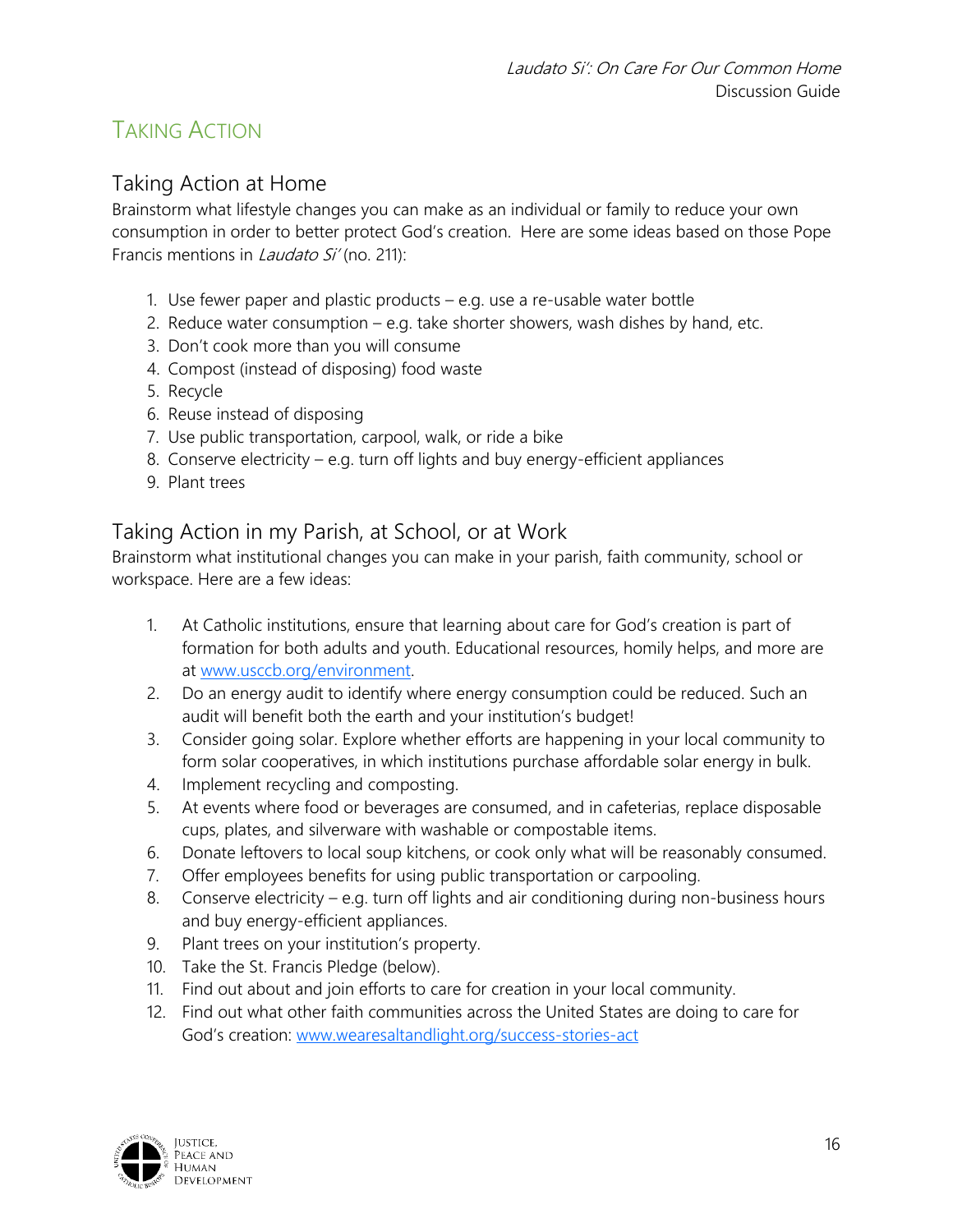### Taking Action in my State

- 1. Encourage lawmakers to improve and update public transportation options. When effective and far-reaching public transportation systems are in place, fewer cars clog the roads to emit greenhouse gases and air-polluting contaminants.
- 2. Join local efforts of groups working with elected officials and community leaders to explore ways your local community can do business in sustainable ways, reduce harmful emissions, and use renewal energy.
- 3. Organize or participate in local and state Earth Day celebrations to raise awareness of the challenges of climate change and move towards sustainability.
- 4. Pay attention to legislation going before the state legislature that concern climate, emissions, or energy policies. Urge legislators to remember that people who live in poverty in your state may suffer the most from climate change and that legislative measures should include provisions that address disproportionate economic impacts, e.g., in heating and transportation costs.
- 5. Consider how we can allow the Holy Spirit to move us toward innovative, creative solutions that create jobs and care for people and God's creation.

### Taking Action Nationally

The United States Conference of Catholic Bishops is urging that any legislative action on climate change include provisions that (a) ease the burden on low-income communities and those who live in poverty; (b) offer relief for workers who may be displaced because of climate change policies; and (c) promote the development and use of alternate renewable and clean-energy resources, including the transfer of such technologies and also technical assistance that may be appropriate and helpful to developing countries in meeting the challenges of climate change. Write to your senators and representatives in Congress and participate in action alerts at [http://cqrcengage.com/catholicbishops/jphd.](http://cqrcengage.com/catholicbishops/jphd) Let Congress know that you care about climate change and support action on a national level that includes the three key priorities above. For background information on the issue, go to [www.usccb.org/environment](http://www.usccb.org/environment) and the Catholic Climate Covenant [catholicclimatecovenant.org.](http://catholicclimatecovenant.org/)

Across the United States, Catholics are taking the St. Francis Pledge to Care for Creation and the Poor and joining the Catholic Climate Covenant. The St. Francis Pledge is a promise and a commitment by Catholic individuals, families, parishes, organizations and institutions to live our faith by protecting God's Creation and advocating on behalf of people in poverty who face the harshest impacts of global climate change. To join the Covenant, you commit to act on each of the five elements of the St. Francis Pledge.

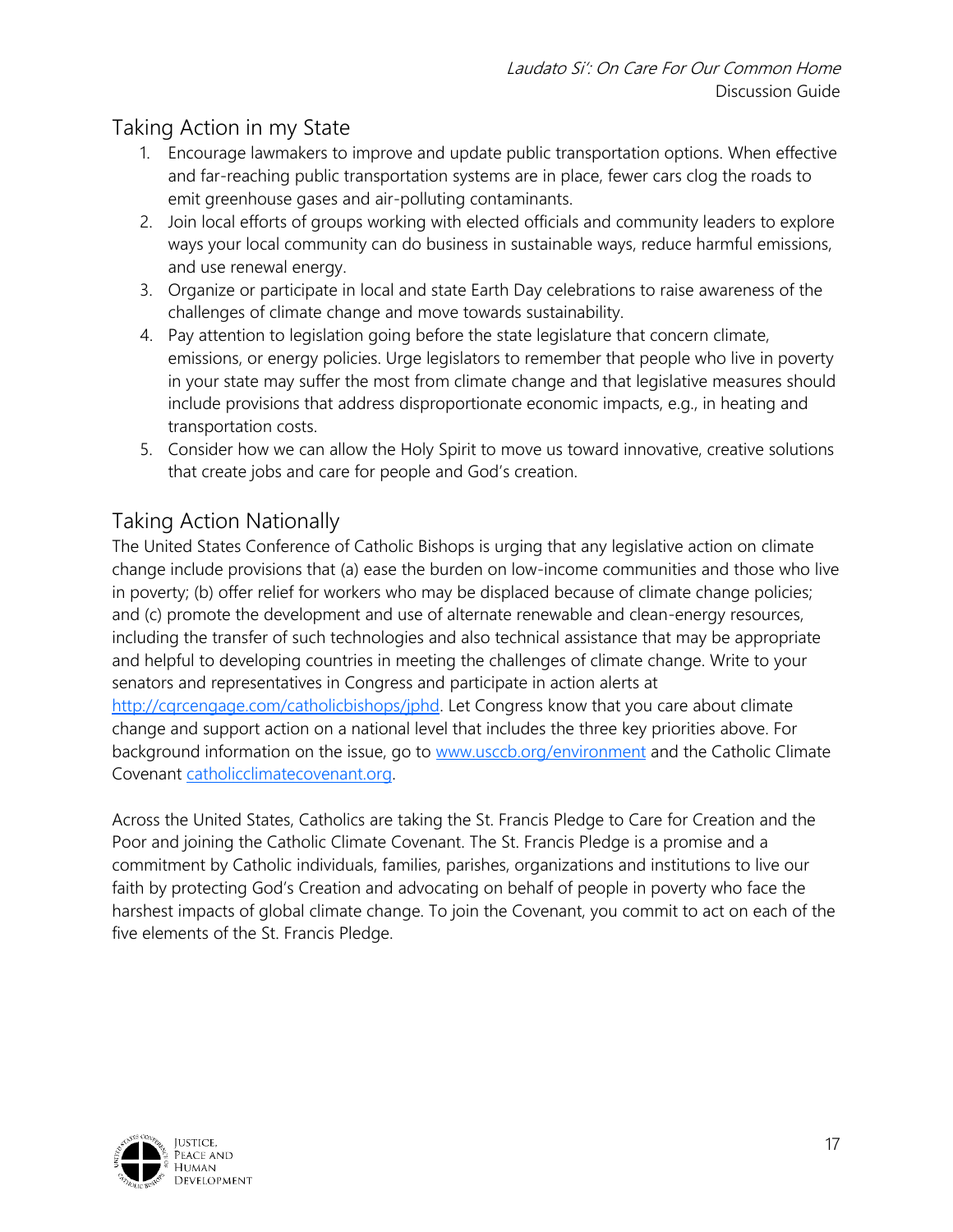#### The St. Francis Pledge

I/We Pledge to:

- PRAY and REFLECT on the duty to care for God's Creation and protect the poor and vulnerable.
- LEARN about and educate others on the causes and moral dimensions of climate change.
- ASSESS how we-as individuals and in our families, parishes and other affiliationscontribute to climate change by our own energy use, consumption, waste, etc.
- ACT to change our choices and behaviors to reduce the ways we contribute to climate change.
- ADVOCATE for Catholic principles and priorities in climate change discussions and decisions, especially as they impact those who are poor and vulnerable

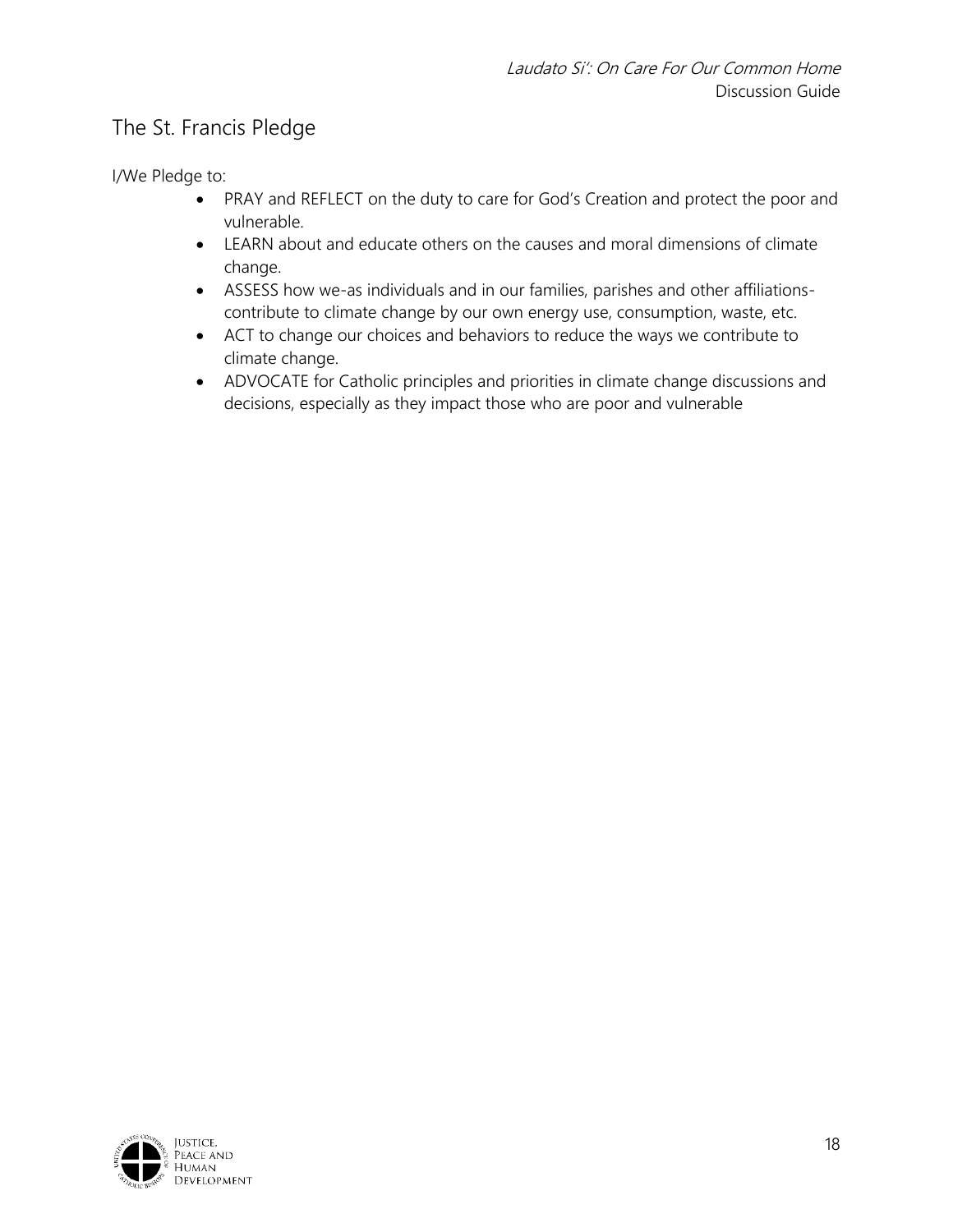### ADDITIONAL RESOURCES

United States Catholic bishops' Environment/Environmental Justice page [\(http://www.usccb.org/environment\)](http://www.usccb.org/environment)

The Catholic Church brings a distinct perspective to the discussion of environmental questions, by lifting up the moral dimensions of these issues and the needs of the most vulnerable among us. This unique contribution is rooted in Catholic teaching calling us to care for creation and for "the least of these" (Mt 25:40). This page includes helpful materials and resources such as:

- [Caring for God's Creation: Resources for Liturgy, Preaching, and Taking Action](http://www.usccb.org/issues-and-action/human-life-and-dignity/environment/upload/ecology-resource-all.pdf)
- [Church Teaching on Ecology](http://www.usccb.org/issues-and-action/human-life-and-dignity/environment/upload/chuch-teaching-ecology.pdf)
- [Primer on Care for Creation](http://www.usccb.org/issues-and-action/human-life-and-dignity/environment/environmental-justice-program/upload/Environmental-Primer.pdf)
- [Pastoral Aids and Homily Helps for Catholic Social Teaching: Care for Creation/Stewardship](http://www.usccb.org/issues-and-action/human-life-and-dignity/environment/environmental-justice-program/upload/Creation-Stewardship.pdf)
- [Background on Global Climate Change](http://www.usccb.org/issues-and-action/human-life-and-dignity/environment/environmental-justice-program/upload/Global-Climate-Change-Backgrounder-2015-02.pdf)
- U.S. Catholic bishops' statement on [Global Climate Change: A Plea for Dialogue, Prudence,](http://www.usccb.org/issues-and-action/human-life-and-dignity/environment/global-climate-change-a-plea-for-dialogue-prudence-and-the-common-good.cfm)  [and the Common Good](http://www.usccb.org/issues-and-action/human-life-and-dignity/environment/global-climate-change-a-plea-for-dialogue-prudence-and-the-common-good.cfm)
- Stories about [communities supporting environmental justice](http://www.usccb.org/issues-and-action/human-life-and-dignity/environment/environmental-justice-program/upload/Environmental-Justice-CCHD-Map-2013-2015.pdf) with help from the Catholic Campaign for Human Development

Catholic Climate Covenant [\(www.catholicclimatecovenant.org/\)](http://www.catholicclimatecovenant.org/) brings Catholic people and institutions together to care for the people God loves and to live justly on God's earth. Visit the website to access resources, stories, opportunities for action, and the [St. Francis Pledge.](http://www.catholicclimatecovenant.org/pledge)

#### We Are Salt and Light [\(WeAreSaltAndLight.org\)](http://www.wearesaltandlight.org/)

This new website of the United States Catholic Bishops' Department of Justice, Peace and Human Development helps Catholics respond to Jesus' call to be "salt of the earth" and "light of the world" (Mt. 5:13-16). The website includes resources, assessment tools, videos, and more than 50 [inspiring](http://www.wearesaltandlight.org/success-stories-pray)  [stories](http://www.wearesaltandlight.org/success-stories-pray) of real Catholic communities being salt and light. A number of stories feature local examples of Catholic communities caring for creation.

#### To Go Forth [\(ToGoForth.org\)](http://www.togoforth.org/)

ToGoForth.org is the blog of the USCCB Department of Justice, Peace and Human Development. Blog posts reflect on a variety of issues related to human life and dignity, including care for God's creation. Several reflections on *Laudato Si'* will be available in the weeks following the encyclical's release.

Catholic Relief Services' Pope Francis Climate page [\(www.crs.org/pope-francis-climate/\)](http://www.crs.org/pope-francis-climate/) This page includes a photo gallery and stories from the field about how climate change is impacting vulnerable communities with whom Catholic Relief Services works.